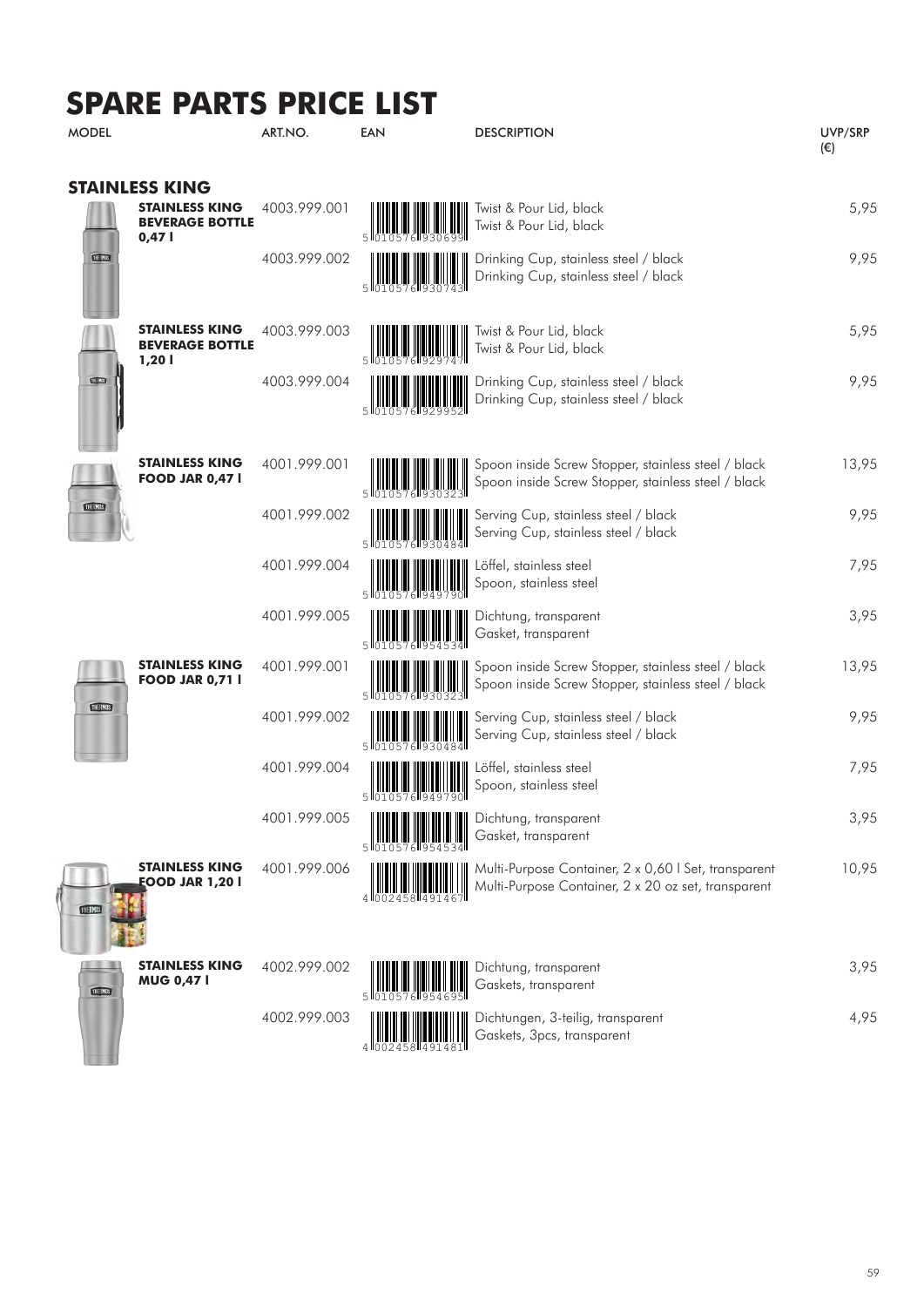| <b>MODEL</b>      |                                                                                                          | ART.NO.      | <b>EAN</b> | <b>DESCRIPTION</b>                                                             | UVP/SRP<br>$(\in)$ |
|-------------------|----------------------------------------------------------------------------------------------------------|--------------|------------|--------------------------------------------------------------------------------|--------------------|
| <b>GUARDIAN</b>   | <b>GUARDIAN</b><br><b>BOTTLE 0,70  </b>                                                                  | 4103.999.001 |            | Dichtungen, 2-teilig, transparent<br>Gaskets, 2pcs, transparent                | 3,95               |
|                   | <b>GUARDIAN</b><br><b>FOOD JAR 0,50  </b>                                                                | 4001.999.004 |            | Löffel, stainless steel<br>Spoon, stainless steel                              | 7,95               |
|                   |                                                                                                          | 4101.999.001 |            | Dichtungen, 2-teilig, transparent<br>Gaskets, 2pcs, transparent                | 3,95               |
|                   | <b>GUARDIAN</b><br>MUG 0,35 I                                                                            | 4102.999.001 |            | Dichtungen, 3-teilig, transparent<br>Gaskets, 3pcs, transparent                | 4,95               |
|                   | <b>GUARDIAN</b><br><b>MUG 0,50 I</b>                                                                     | 4102.999.001 |            | Dichtungen, 3-teilig, transparent<br>Gaskets, 3pcs, transparent                | 4,95               |
| <b>ULTRALIGHT</b> | <b>ULTRALIGHT</b><br><b>BOTTLE 0,50 I</b>                                                                | 4035.999.001 |            | Dichtungen, 2-teilig, blau<br>Gaskets, 2pcs, blue                              | 5,95               |
| THEFMOS           | <b>ULTRALIGHT</b><br><b>BOTTLE 0,75  </b>                                                                | 4035.999.001 |            | Dichtungen, 2-teilig, blau<br>Gaskets, 2pcs, blue                              | 5,95               |
|                   | <b>LIGHT &amp; COMPACT</b><br><b>LIGHT &amp; COMPACT</b> 4019.999.001<br><b>BEVERAGE BOTTLE</b><br>0,351 |              |            | Push & Pour Lid, grey<br>Push & Pour Lid, grey                                 | 13,95              |
|                   |                                                                                                          | 4019.999.003 |            | Drinking Cup, stainless steel / black<br>Drinking Cup, stainless steel / black | 7,95               |
|                   |                                                                                                          | 4019.999.005 |            | Dichtungen, 2-teilig, blau<br>Gaskets, 2pcs, blue                              | 3,95               |
|                   | <b>LIGHT &amp; COMPACT</b> 4019.999.001<br><b>BEVERAGE BOTTLE</b><br>0,501                               |              |            | Push & Pour Lid, grey<br>Push & Pour Lid, grey                                 | 13,95              |
|                   |                                                                                                          | 4019.999.003 |            | Drinking Cup, stainless steel / black<br>Drinking Cup, stainless steel / black | 7,95               |
|                   |                                                                                                          | 4019.999.005 |            | Dichtungen, 2-teilig, blau<br>Gaskets, 2pcs, blue                              | 3,95               |
|                   | LIGHT & COMPACT 4019.999.001<br><b>BEVERAGE BOTTLE</b><br>0,751                                          |              |            | Push & Pour Lid, grey<br>Push & Pour Lid, grey                                 | 13,95              |
|                   |                                                                                                          | 4019.999.004 |            | Drinking Cup, stainless steel / black<br>Drinking Cup, stainless steel / black | 8,95               |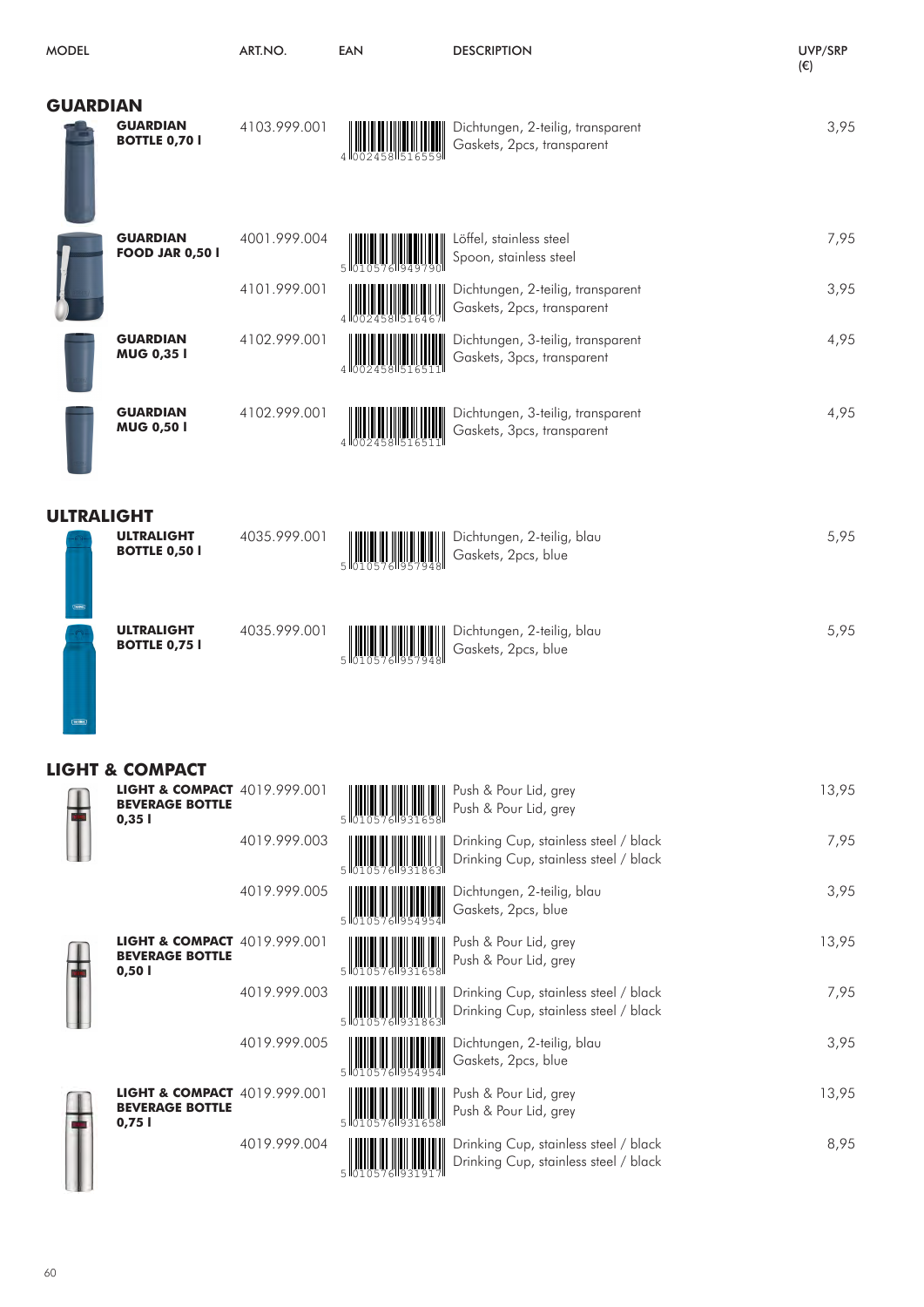| <b>MODEL</b>      |                                                                            | ART.NO.      | <b>EAN</b> | <b>DESCRIPTION</b>                                                                   | UVP/SRP<br>$(\epsilon)$ |
|-------------------|----------------------------------------------------------------------------|--------------|------------|--------------------------------------------------------------------------------------|-------------------------|
|                   |                                                                            | 4019.999.005 |            | Dichtungen, 2-teilig, blau<br>Gaskets, 2pcs, blue                                    | 3,95                    |
|                   | <b>LIGHT &amp; COMPACT</b> 4019.999.001<br><b>BEVERAGE BOTTLE</b><br>1,001 |              |            | Push & Pour Lid, grey<br>Push & Pour Lid, grey                                       | 13,95                   |
|                   |                                                                            | 4019.999.004 |            | Drinking Cup, stainless steel / black<br>Drinking Cup, stainless steel / black       | 8,95                    |
|                   |                                                                            | 4019.999.005 |            | Dichtungen, 2-teilig, blau<br>Gaskets, 2pcs, blue                                    | 3,95                    |
| <b>THERMOCAFÉ</b> |                                                                            |              |            |                                                                                      |                         |
|                   | <b>THERMOCAFE</b><br>TC BOTTLE 0,35 I                                      | 4067.999.001 |            | Dichtung, transparent<br>Gasket, transparent                                         | 2,95                    |
|                   |                                                                            | 4067.999.002 |            | Grip Screw Lid, stainless steel<br>Grip Screw Lid, stainless steel                   | 5,95                    |
|                   | <b>THERMOCAFE</b><br>TC BOTTLE 0,50 I                                      | 4067.999.001 |            | Dichtung, transparent<br>Gasket, transparent                                         | 2,95                    |
|                   |                                                                            | 4067.999.002 |            | Grip Screw Lid, stainless steel<br>Grip Screw Lid, stainless steel                   | 5,95                    |
|                   | <b>THERMOCAFÉ</b><br><b>TC BOTTLE 0,75 I</b>                               | 4067.999.001 |            | Dichtung, transparent<br>Gasket, transparent                                         | 2,95                    |
|                   |                                                                            | 4067.999.002 |            | Grip Screw Lid, stainless steel<br>Grip Screw Lid, stainless steel                   | 5,95                    |
|                   | <b>THERMOCAFÉ</b><br><b>TC BOTTLE 1,00 I</b>                               | 4067.999.001 |            | Dichtung, transparent<br>Gasket, transparent                                         | 2,95                    |
|                   |                                                                            | 4067.999.002 |            | Grip Screw Lid, stainless steel<br>Grip Screw Lid, stainless steel                   | 5,95                    |
|                   | <b>THERMOCAFE</b><br><b>TC DESKTOP CUP</b><br>0,351                        | 4059.999.001 |            | Twist Lid, black<br>Twist Lid, black                                                 | 3,95                    |
|                   | <b>THERMOCAFÉ</b><br><b>TC DRINKING</b><br><b>MUG 0,351</b>                | 4097.999.001 |            | Dichtungen, 2-teilig, transparent<br>Gasket, transparent                             | 2,95                    |
|                   |                                                                            | 4097.999.002 |            | Push Button Lid, stainless steel / black<br>Push Button Lid, stainless steel / black | 6,95                    |
|                   | <b>THERMOCAFÉ</b><br><b>TC DRINKING</b><br><b>MUG 0,50 I</b>               | 4097.999.001 |            | Dichtungen, 2-teilig, transparent<br>Gasket, transparent                             | 2,95                    |
|                   |                                                                            | 4097.999.002 |            | Push Button Lid, stainless steel / black<br>Push Button Lid, stainless steel / black | 6,95                    |
|                   | <b>THERMOCAFE</b><br><b>TC EVERYDAY</b><br><b>BEVERAGE BOTTLE</b><br>0,501 | 4058.999.001 |            | Twist & Pour Lid, black<br>Twist & Pour Lid, black                                   | 4,95                    |

Ш

61